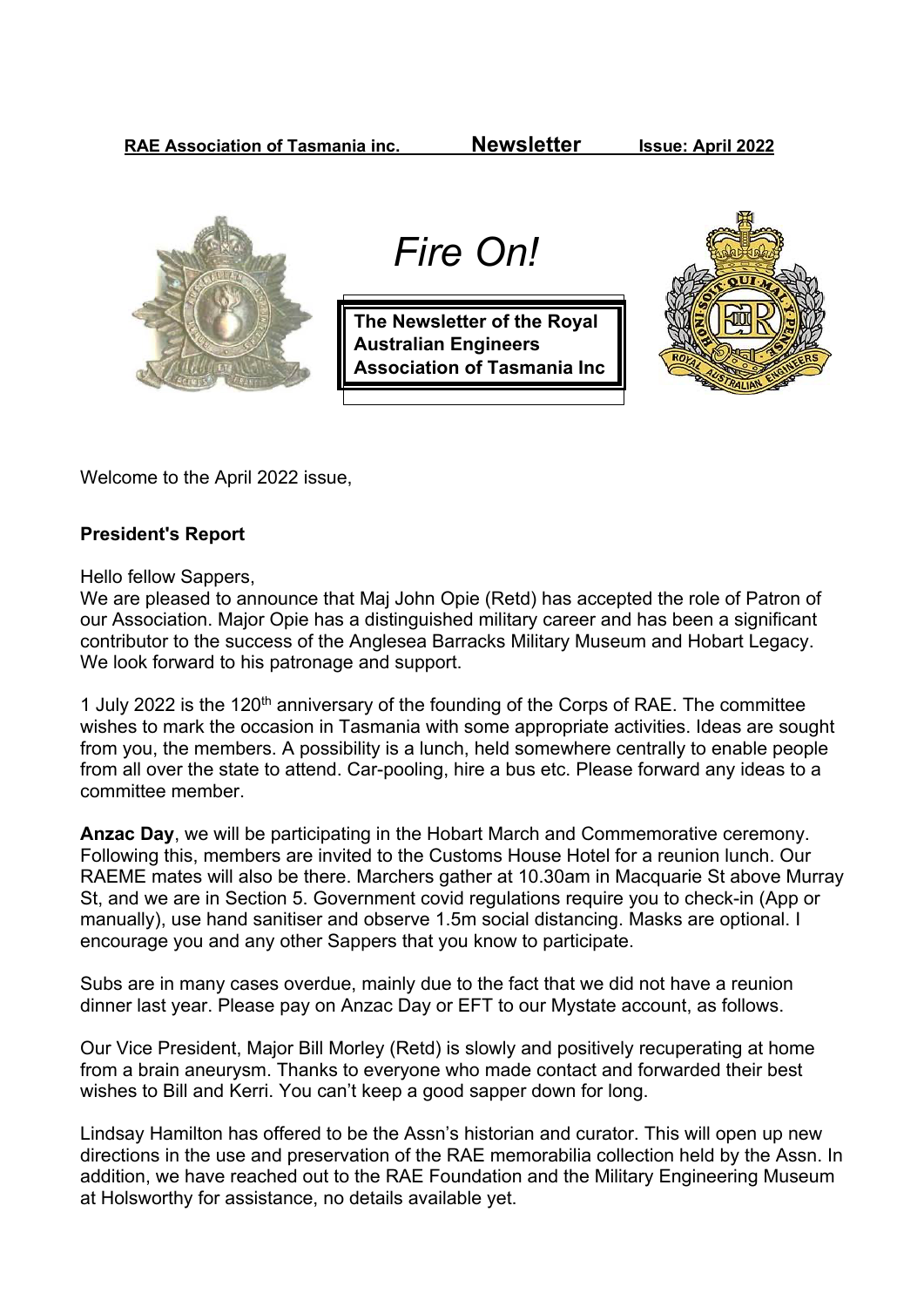I encourage you to visit and participate on the Royal Australian Engineers Association of Tasmania Facebook page, kindly created by WO2 Cameron Elliott, and as always invite other sapper mates to participate.

I look forward to seeing as many of you as possible and some new faces on Anzac Day at the Hobart March and Service, or at the reunion lunch.

Follow the Sapper! Bogdan "Micho" Michalkowski

## **Anzac Day Participation**

Maj John Opie, will attend the Lenah Valley Service as Patron of the Lenah Valley RSL, Bogdan Michalkowski, will be Parade Marshall at the Lenah Valley march, then co-ord at the Hobart March,

Maj Bill Morley, will participate at the Dover Service,

Sapper Turner, our NW representative, will be a flag-bearer at the Wynyard Service, Andrew Montgomery, will be guest speaker at the Arthurs Lake Dawn Service, WO2 Cameron Elliott, will attend the Hobart Service, and has been invited to attend afterwards at the Customs House Hotel.

We still seek a volunteer to place a wreath at the Combat Engineer Memorial in Launceston, anyone interested?

## **Payment of Subs**

Still set at \$20.00 annually, To Mystate Bank, BSB: 807-009, Account No: 51419745 (Cuscal Limited)

Please include your name as reference with the payment, so as to avoid upsetting our treasurer.

# **Major John Opie OAM, JP, (Retd)**

Enlisted and joined the Corps in the mid-fifties.

Service split between 1 Field Squadron and 17 Construction Squadron. Tours in the early '60s to PNG, working on a number of roads, bridges, and the build of a 300ton wharf at Vanimo (northern coast of PNG).

Service with 1 Field Squadron on major exercises, and Vietnam with 3 Field Troop (The Tunnel Rats) in 1965/ 66.

Commissioned in 1969, posted as Adjutant of SME, and then for five years as Adjutant of the Army Staff College at Queenscliff. Promoted Major to command Depot Squadron at SME for three years.

Posted to Tasmania at the end of 1980 as SO2 Ops, and then as OC DSU Hobart, until retirement in 1993.

# **RAE Assn Committee Meeting Dates 2022**

The committee proposes to meet for the remainder of this year on the following dates , 19 May '22

21 Jul '22 15 Sept '22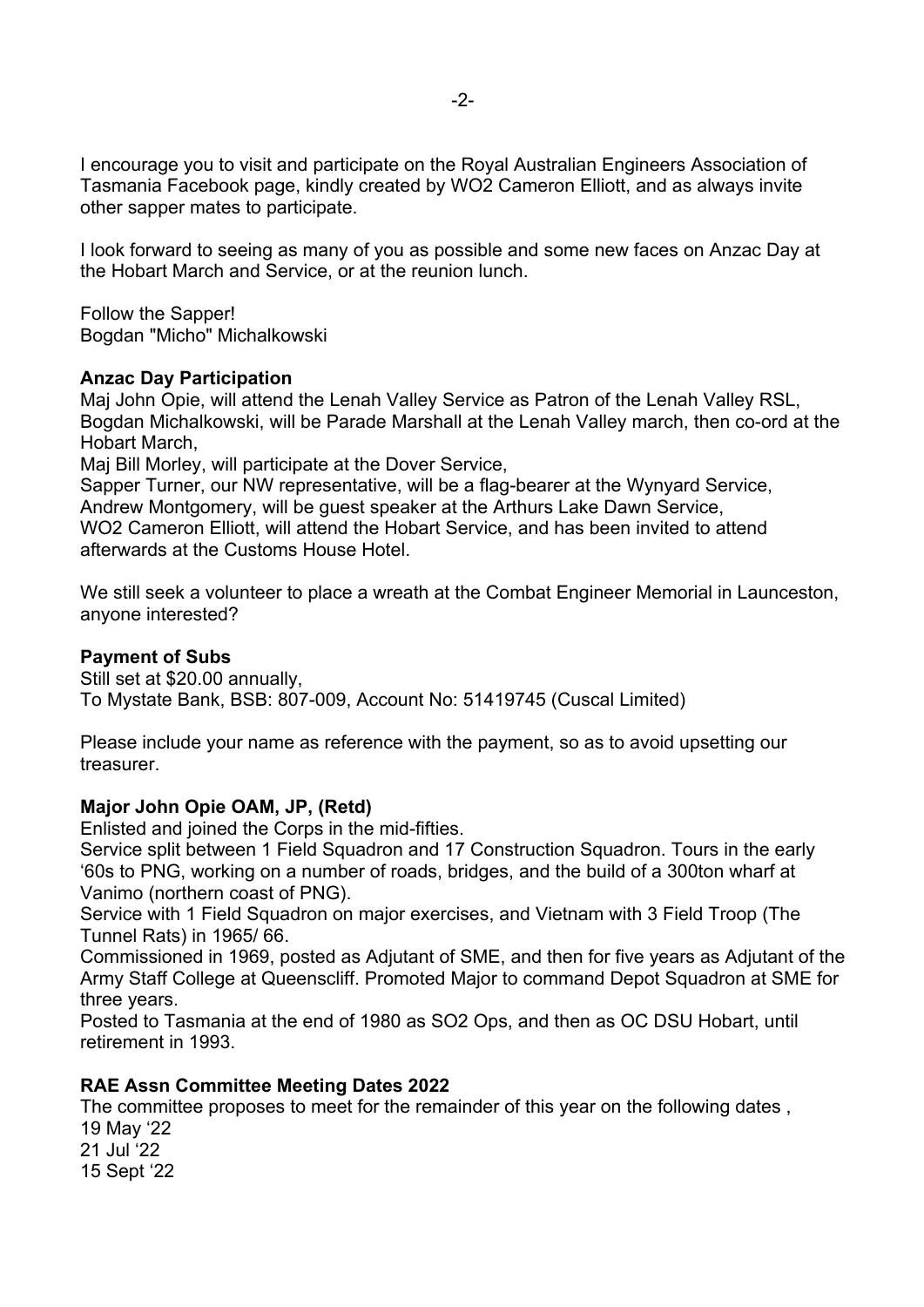If members have any matters for the attention of the committee, please forward to the Secretary not less than seven days prior to any committee meeting.

### **TASSAPPERS Website**

John Clark and Ken Cusick are working together on updating the website with new contact details, and additional information.

### **Other Significant Dates for 2022**

Please note the following dates, 21 Jun '22, Waterloo Luncheon at Claremont RSL, details TBA ? Jul '22, RAE Corps Birthday (120<sup>th</sup> anniversary), details TBA, and may be held in northern Tas 29 Oct '22, RAE Assn AGM at Claremont RSL

#### **Update of Personal Details**

The President and Secretary are still chasing some personal addresses and phone numbers in addition to your email addresses, to provide a back-up communications path. If not already done so, would you mind providing this information back to the secretary.

#### **A few good men,**

#### **614749 Sapper Ross Hanigan**

A long story, I commenced my apprenticeship as a boilermaker welder with the Hydro Electric Commission at the Creek Road workshops in 1960, and on completion of my time I then moved to the Hydro works area at Poatina.

For something different, I volunteered to work as chain-man for the Hydro surveyors marking out the proposed road between Poatina and Miena, worked and camped in arduous winter conditions.

From early days I met and maintained contact with Bob (Big Bird) McKerrow (eventually WO2 GRes) and followed him to Queenstown to work as a linesman for the Hydro. Soon thereafter, I got a job as welder for the Mount Lyell Mining and Railway Company as they paid better wages than Hydro.

Meet Pauline, and along came Michelle, Stephen, and Mark (who unfortunately passed away last year).

In 1972 I enlisted with the unit based in Queenstown, 3 Troop of 12 Fd Sqn RAE, and together with Kevin (Pud) McDermott. As I recall the Tp Comd was Lt Geoff Surtees, and a few other names Capt Jim Young, Peter Abel, Max Giles? and Brian Triffitt ex ARA Vietnam Vet. Probably 30 or 40 Sappers who attended from Zeehan, Rosebery, and probably Renison Bell. I think by then Bob McKerrow was a Sgt with 3 Tp.

When the Tp was eventually disbanded, Pud, Brian, and I drove my (pale blue) VW1300 from Queenstown to Dowsing Point to attend the Sqn weekend activities. Stayed with the unit until it was disbanded in 1987.

A few highlights, several AFX's to SME, the '73 and '74 road construction camps at Buckland where I drove a tipper carting road gravel, and the Maria Island camp.